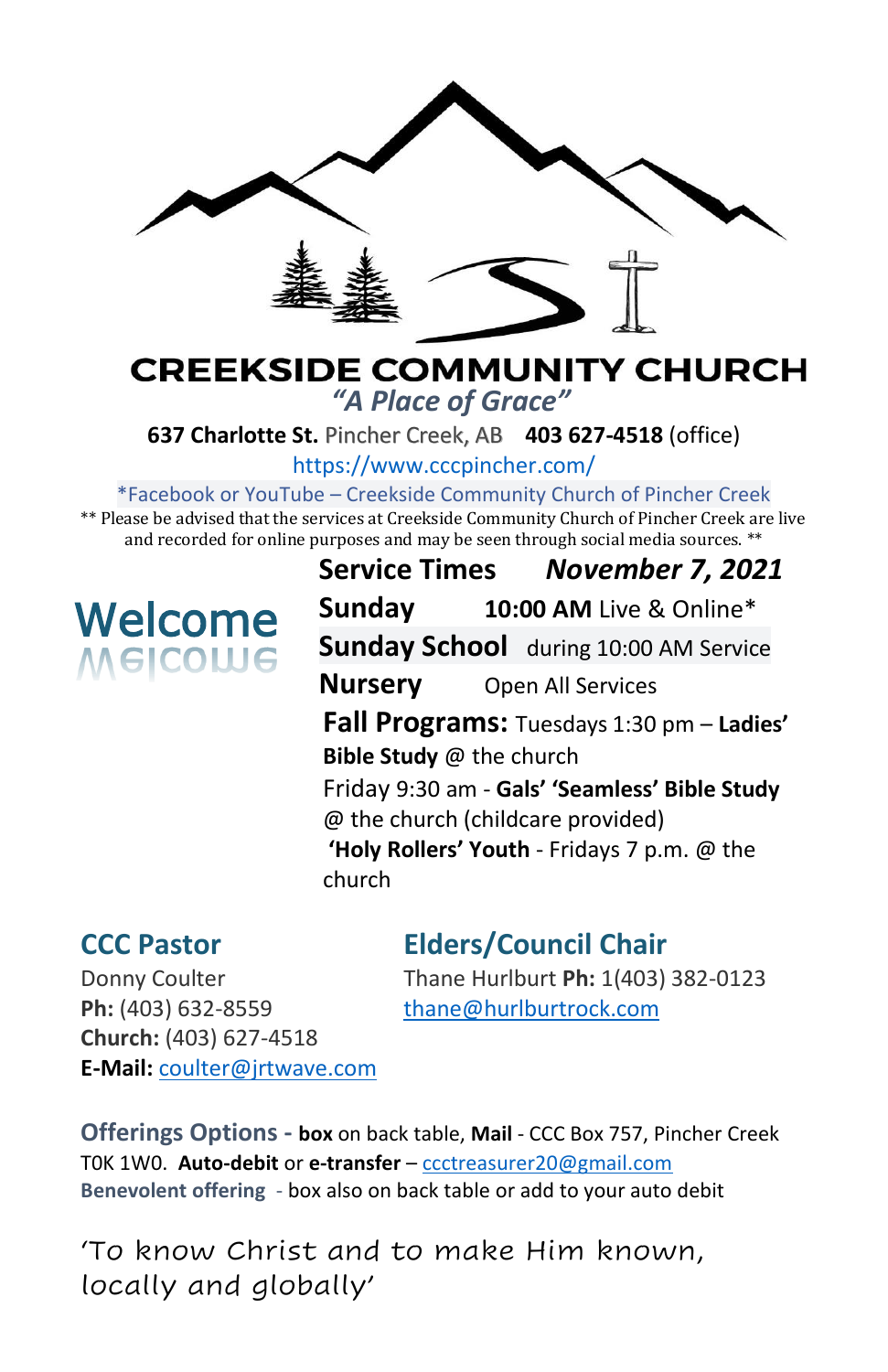# **Ministries & Outreach**

**Community** Joy Hurlburt *Deacon, Congregational Care 403 330-5399* [joy@hurlburtrock.com](mailto:joy@hurlburtrock.com)

**Missions** – 'your name'? - please speak to Pastor Donny **Prayer Needs** Pastor Donny **Youth Ministry 'Holy Rollers' Youth** Leaders: Chelsea & Eli Barton **Ph: 403-795-2733**

# **Today's Service**

# **Welcome and Announcements** *Thane Hurlburt & Pastor Donny*

- *CCC Congregational meeting* December 2nd @ the church
- Check back page for online links to **gift catalogues** of Canadian Baptist Ministries, Compassion Canada, World Vision
- *Youth 'Holy Rollers'* **Coffee House** Friday evenings 7 pm
- If you missed *the BWA Women's Worldwide Day of Prayer* online, you can still view and participate online - BWAW/DOP

# **Worship through Music** *Led by Dana, Chelsea and Eli*

| He is exalted | Prince of Peace |
|---------------|-----------------|
| Breathe/Yearn | Worthy          |

# **through Prayer and Praise** *Led by Thane & Pastor Donny*

- $\frac{1}{\sqrt{1}}$  for the participants in current Bible study groups and the leaders, that the 'take home' would be evident in the 'living out'
- $\div$  for our youth as they meet Friday evenings
- $\frac{1}{\sqrt{1}}$  for our Christmas celebration plans, that we would see the immense needs around the world – estimated that Covid19 has set back reduction of world poverty by 25 – 40 years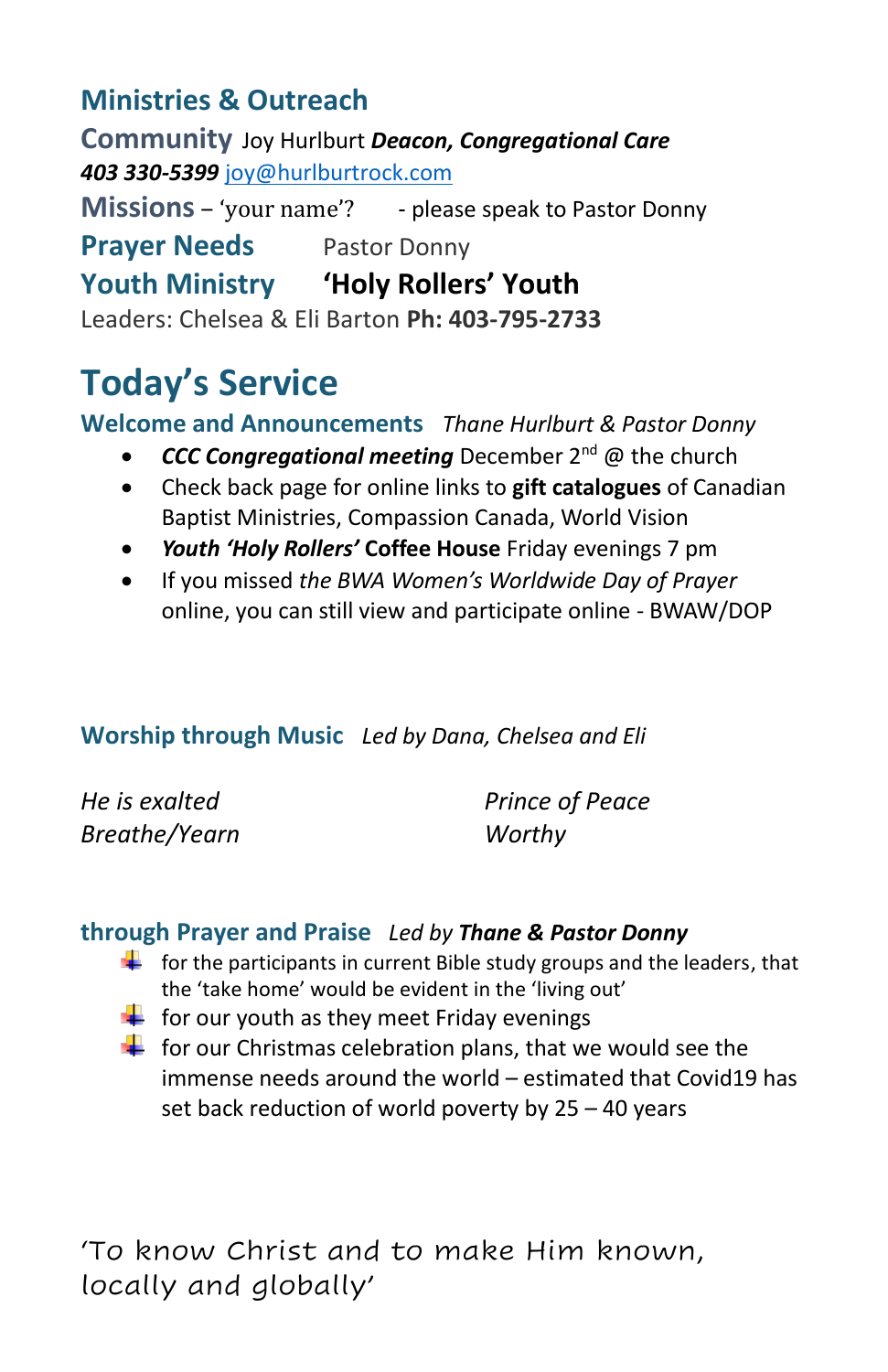# **Today's Message Notes . . .**

#### **Battlefield of the Mind Pt 6 Philippians 4:8.9**

#### **I. Review**

- A. Peace of God
- B. Dwell on these things
	- 1. True
	- 2. Honorable

#### **II. Right – Just**

- A. That which is in perfect harmony with God standards
- B. Uses in Scripture
	- 1. John 17 righteous Father
	- 2. Acts 3; 7; 22; I John Jesus the righteous One
	- 3. Gal 3; Hebrews 10 just shall live by faith
	- 4. James 5 power of the righteous man's prayer

# **C. Dwelling on God's standard**

- 1. II Timothy 3:16,17
- 2. Doctrine God's standard
- 3. Living within the boundaries
	- Homosexuality



- 4. We must reflect God's standard in ALL of our thoughts, words and action!
- D. Loving what is right, doing what is right BECAUSE it is right. In order to do this one must DWELL on the whole of what is right.